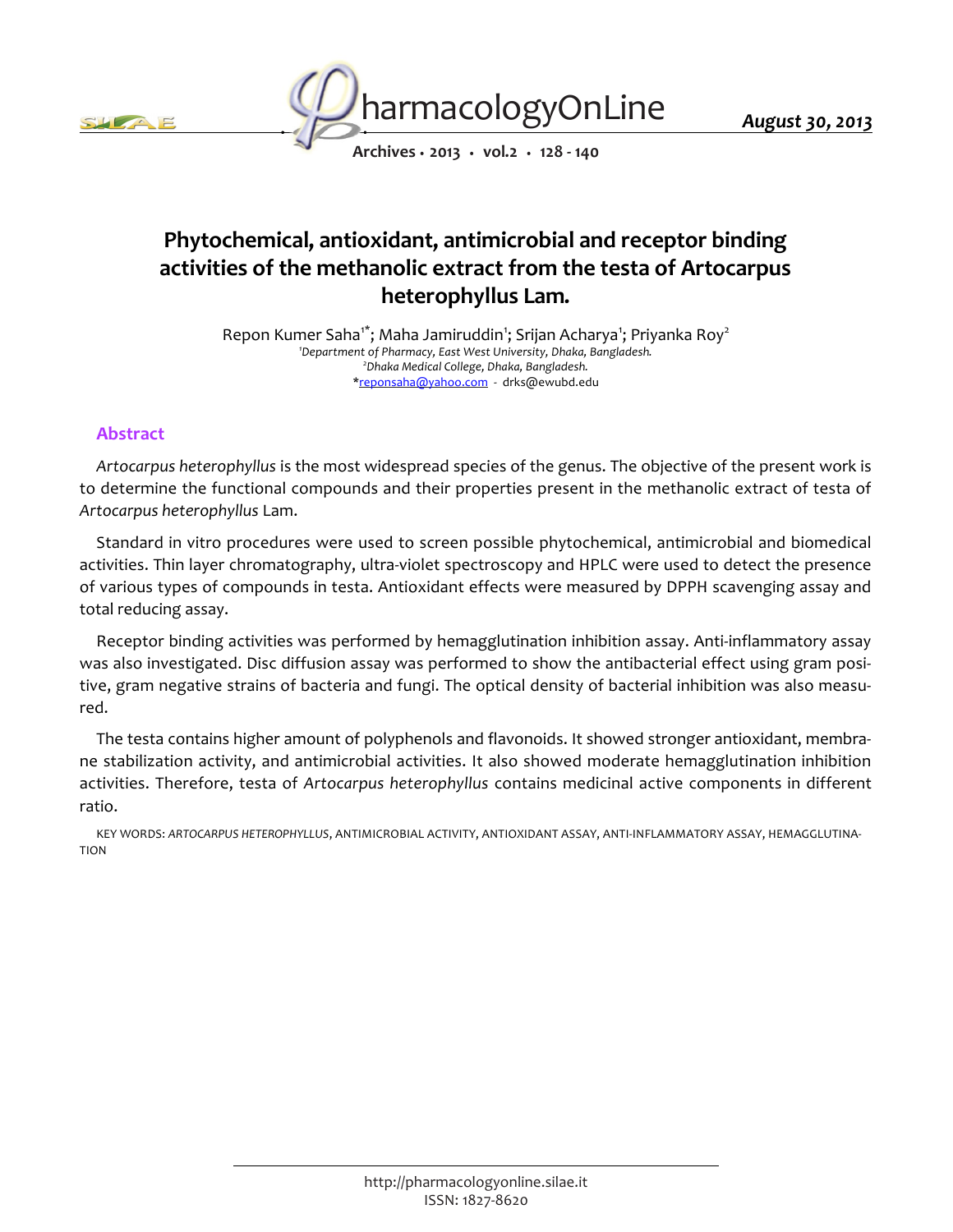# *Introduction*

*Jackfruit or Artocarpus heterophyllus Lam.(syns. A.philippinensis Lam., A. maxima Blanco, A. brasiliensis Gomez), of the family Moraceae, is also called kanthal in Bengali, panasa in Sanskrit, palaa in Tamil. It is the most widespread species of the genus and found in the home gardens and evergreen forests of the western hills of India, Sri Lanka, and the Deccan plain of Bangladesh [2]. Each jackfruit can contain between 100 and 500 seeds [9], and each seed is enclosed in a yellowish, juicy sheath with a strong flavor. The seed is kidney-shaped and is 25 to 30 by 15 to 20 mm with unequal cotyledons. It has thin and leathery testa. The testa is rather thick, tough, parchment-like, and crinkly when dry. The inner seed coat or tegmen is a thin, brownish membrane [2]. In general, fresh seeds are considered high in starch, low in calcium and iron; good sources of vitamins B1 and B2. They (per 100g) contain 51.6-57.77g moisture, 6.6g protein, 0.4g fat, 38.4g carbohydrates, 1.5g fiber, 1.25-1.5g ash, 0.05- 0.55mg calcium, 0.13-0.23mg phosphorus and 0.002- 1.2mg iron. Whereas, dried seeds (per 100g) contain 2.96% ash, 0.13% calcium, 0.54% phosphorus and 0.005% iron [8]. Raw jackfruit seeds are indigestible due to the presence of a powerful trypsin inhibitor. This element is destroyed by boiling or baking. The seeds are sweet, diuretic, and constipating. The Chinese consider Jackfruit pulp and seeds tonic, cooling and nutritious, and to be useful in overcoming the influence of alcohol on the system. Starch extract from the seed is supposed to relieve biliousness, while the roasted seeds are considered to be aphrodisiac [8]. The decoction of seeds or bark is supposed to help in digestion while ripe fruits may be used as a natural laxative [3]. Fresh extract from seeds are also useful in the treatment of diarrhea and dysentery. Increased consumption of ripe jackfruit kernels alleviates vitamin A deficiency [2]. Seeds have antioxidant effects. The ethanolic extract of the defatted jackfruit seed and the pulp shown to be effective in ABTS and FRAP assays [15]. The crude extracts from the tegmen showed potential anti-tumor activity [11]. Different extracts of seeds showed effective antibacterial and antifun-* *gal activity [14]. A novel approach for the green synthesis of silver nanoparticles (AgNPs) from aqueous solution of silver nitrate (AgNO<sup>3</sup> ) by using Artocarpus heterophyllus Lam. seed powder extract (ASPE), as a reducing agent has been reported. Therefore, A. heterophyllus seed provides future opportunities in nanomedicine by tagging nanoparticles with jacalin [4].*

*In the present study, we are analyzing the phytochemicals present in testa of Artocarpus heterophyllus. We have shown the antioxidant, antibacterial, hemagglutination inhibition activity and antiinflammatory activity of the methanolic extract of testa of Artocarpus heterophyllus collected from Bangladesh.*

### *Materials and Methods*

### *2.1. PLANT COLLECTION AND IDENTIFICATION*

*The seeds of the plant along with the testa were collected from the Reazuddin Bazar, Chittagong, Bangladesh during June, 2012 and identified by the taxonomist of the Bangladesh National Herbarium, Mirpur, Dhaka as Artocarpus heterophyllus Lam. A voucher specimen of the plant has been deposited (Accession No.: 38308) in the herbarium for further reference.*

### *2.2. EXTRACTION OF THE PLANT MATERIAL*

*The seeds along with testa were shade-dried and later dried testae were separated from the seeds. The testae were grinded (50g) and macerated in 200ml of methanol for 8 days. The extract was concentrated with a rotary evaporator (IKA, Germany) at low temperature (50-55 °C) and reduced pressure. The extract was stored at 4 °C until used.*

### *2.3. THIN LAYER CHROMATOGRAPHY ANALYSIS*

*The extract was analyzed by performing TLC to determine the composition of the extract. TLC was done under polar basic solvent consisted of ethyl*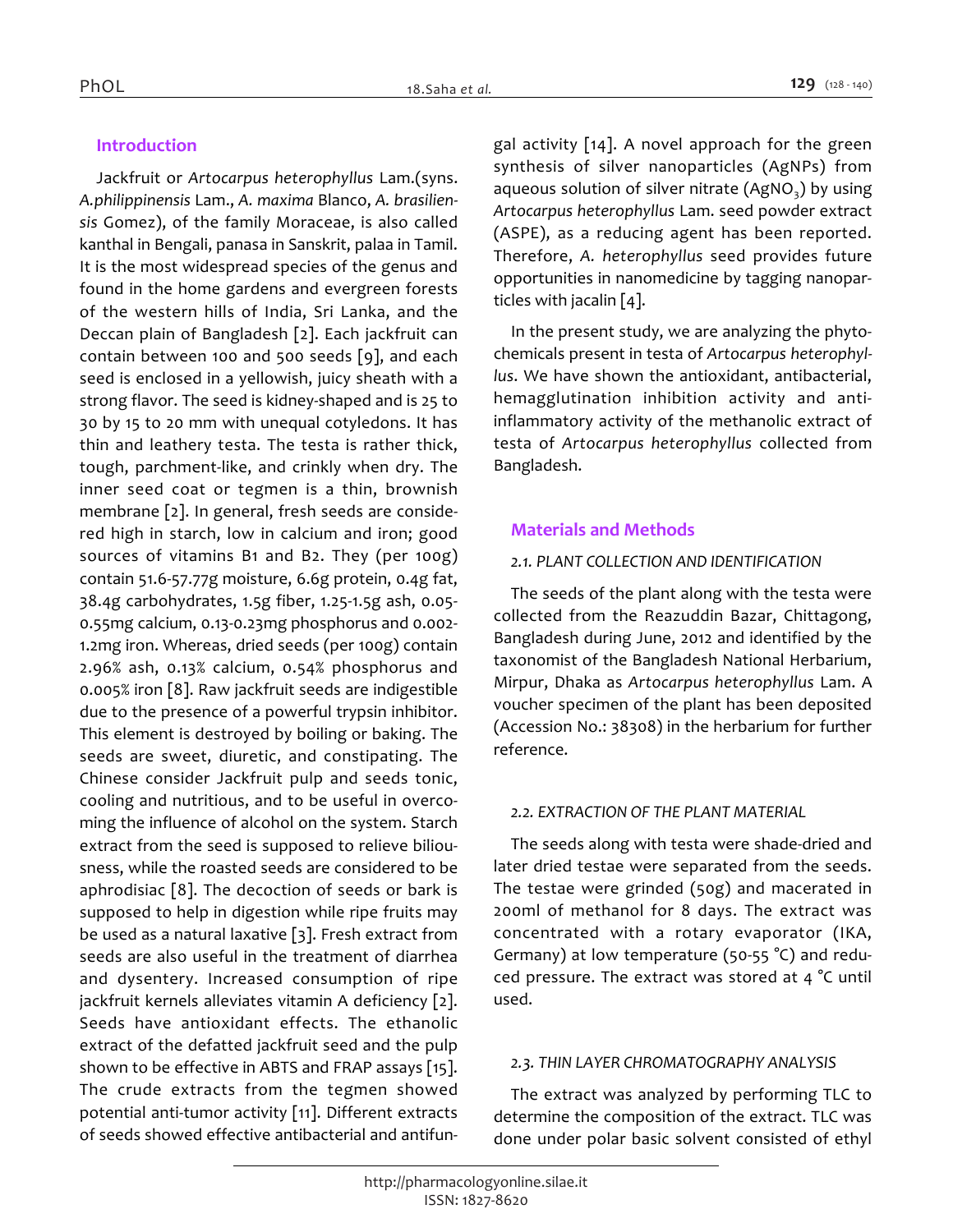*acetate, ethanol, and water (8:1.2:0.8). After completion of TLC, the plate was exposed to UV light for compound detection and identification. For charring the plate was exposed to 10% sulphuric acid solution, dried and then heated to 80-90ºC for charring purpose. This helped in the fixation of spot and allowed it to be prominently visible. For detection of flavanoids the plate was dipped into 0.04% DPPH solution and dried while keeping in a dark place. For detection of polyphenols the plate was washed with Folin-ciocalteu reagent and dried.*

### *2.4. CHEMICAL ANALYSIS OF THE EXTRACT*

*Ultraviolet (UV) spectroscopy of the extract was performed within 200nm to 400nm wavelength using a Lambda UV spectrophotometer (Shimadzu, Japan) [13].*

*The HPLC analysis of methanolic extract was carried out with chromatographic system (Shimadzu Prominence high-performance liquid chromatograph, Japan) consist of autosampler (SIL-20A) and SPD-M20A photodiode array detector [8]. The mobile phase consists of acetonitrile to water (10:90 v/v) and the separation was performed by using isocratic mode at 30<sup>o</sup> C temperature, elution performed at a flow rate of 1 ml/min. The 40ml sample (1mg in 1ml acetonitrile) was run for 10min. and detection was done at 281 nm by UV detector. The chromatographic data was recorded and processed.*

# *2.5. DETERMINATION OF TOTAL PHENOLIC CONTENT*

*The total phenolic content of the extract was determined using Folin-Ciocalteu method using Gallic acid as standard [1]. The extract (0.5 ml) was mixed with 5ml 10% Folin- Ciocalteu reagent (Merck, Germany) and was allowed to standing for 5 min in dark place. Aqueous Na2CO<sup>3</sup> (4 ml, 1 M) were then added and the mixture was allowed to stand for 15 min. The absorbance of the resulting blue color was measured at 765 nm. The total phenolic contents were determined using a standard curve prepared* 

*with Tannic acid. The estimation of the phenolic compounds was carried out in triplicate. The results were mean ± standard deviations and expressed as milligram of Tannic acid equivalent/g of extract.*

# *2.6. TOTAL FLAVONOID ASSAY*

*An aliquot (0.1 ml) of methanolic extract was added to 6ml of deionized water and then 0.45 ml 5% (w/v) NaNO<sup>2</sup> and incubated for 6 min [5]. 0.45 ml 10% (w/v) AlCl<sup>3</sup> and 6 ml 4 %( w/v) NaOH was added and the total volume was made up to 15 ml with distilled water. The absorbance was measured at 510 nm by using visible spectrophotometer. The results were expressed as mg quercetin equivalents/g. The experiments were triplicated.*

# *2.7. DPPH RADICAL SCAVENGING ACTIVITY*

*The free-radical scavenging activity of the methanolic extract was measured by decrease in the absorbance of methanolic solution of DPPH (2,2- Diphenyl-1-picrylhydrazyl) [12]. The DPPH radical scavenging method was used for the determination of the antioxidant capacity of the extracts. Different concentrations of the extract (0.2, 0.4, 0.5 μg/ml, in methanol) were added at an equal volume (10ml) to methanol solution of DPPH (400 μg /ml). Different concentrations of L-Ascorbic acid (2-10 mg/ml) were used as the standard antioxidant. After 30 min at room temperature, the absorbance values were measured at 517 nm on a spectrophotometer and converted into the percentage antioxidant activity using the following equation: DPPH antiradical scavenging capacity (%) = (Absorbance of sample – Absorbance of blank) × 100/Absorbance of blank. Methanol plus different concentration of plant extract solution was used as a blank, while DPPH solution plus methanol was used as a control. IC50values denote the concentration of the sample required to scavenge 50% of DPPH radicals.*

### *2.8. TOTAL REDUCING ASSAY*

*Various amount of extracts (0-200 mg) and L-*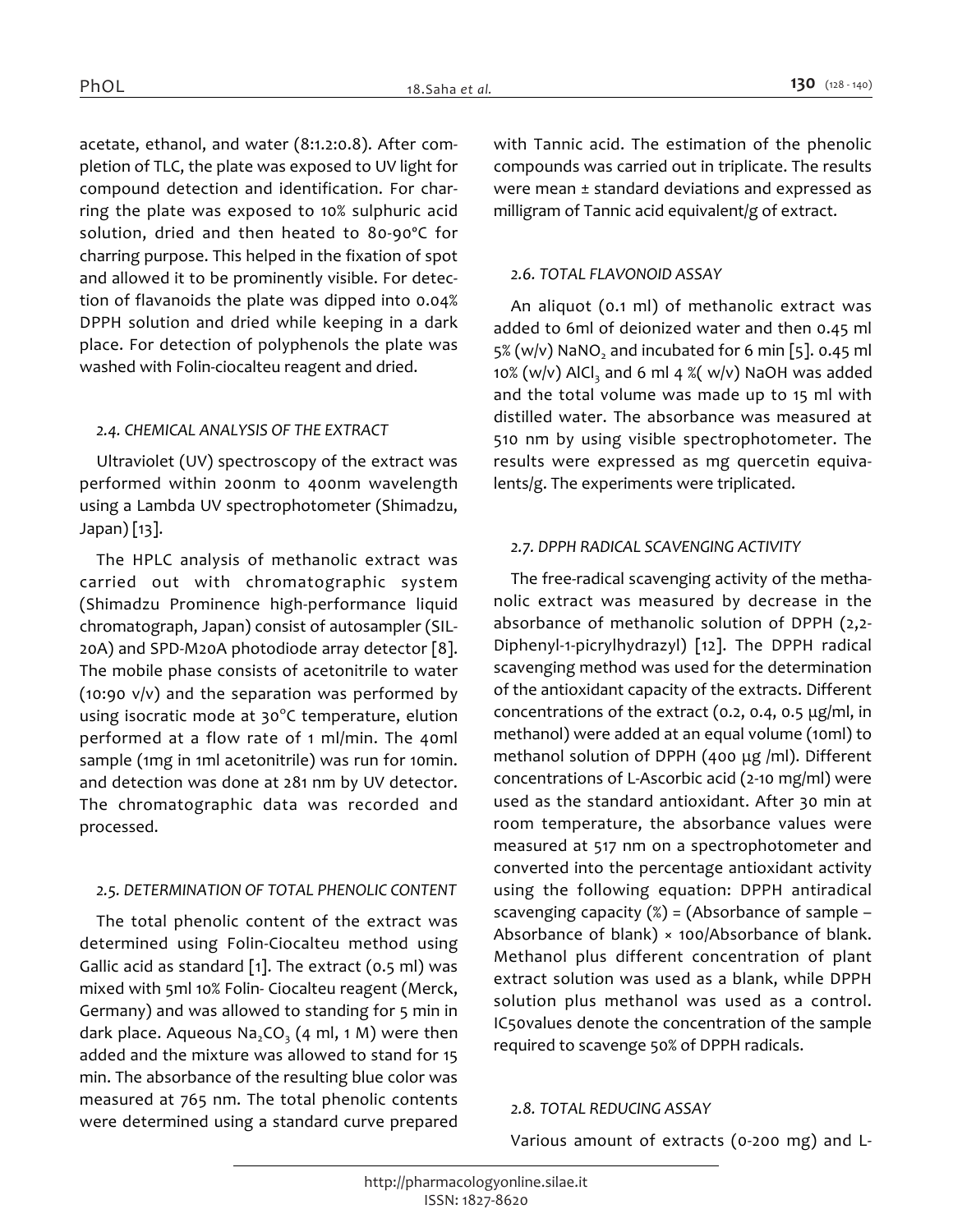*ascorbic acid (0-1000 mg) in 1 mL of distilled water were mixed with phosphate buffer (2.5 mL, 0.2 M, pH 6.6) and potassium ferricyanide [K3Fe(CN)<sup>6</sup> ] (2.5 mL, 1%); the mixture was incubated at 50<sup>0</sup> C for 20 min [17]. A portion (2.5 mL) of trichloroacetic acid (10%) was added to the mixture, which was then centrifuged at 3000 rpm for 10 min. The upper layer of solution (2.5 mL) was mixed with distilled water (2.5 mL) and FeCl<sup>3</sup> (0.5 mL, 0.1%), and the absorbance was measured at 700 nm. Increased absorbance of the reaction mixture indicated increased reducing power. L-ascorbic acid was used as a standard.*

#### *2.9. ANTIMICROBIAL ASSAY*

*In order to screening the antimicrobial assay, four different bacterial strains of gram negative, four different strains of gram positive bacteria and three different strains of fungi were used to carry out this assay. The gram-negative bacterias are P. aureus, V. mimicus, S. typhi, E. coli; the gram-positive bacterias are S. lutea, S. aureus, B. cereus, B. subtilis; the fungi are C. albicans, A. niger, S. cerevisiae. Nutrient agar was used as the culture media. Stocks of these bacterial solutions were revived in nutrient agar by incubating at 37<sup>0</sup> C for 24 hrs. A single disk diffusion method was used to assess the presence of antimicrobial activities of the methanolic testa extract of jackfruit. Whatman's filter paper was punched, and 6 mm disks were collected in a beaker. The beaker was covered with foil paper and autoclaved. 20 µl of extract (40 mg/ml) were loaded per disk. The revived test organisms were plated onto nutrient agar plates. The disks were then placed equidistant on all plates for all extracts. Standard disc (Himedia, India) of Erythromycin (15 μg/disc) and blank discs (impregnated with solvents followed by evaporation) were used as positive and negative control, respectively. After incubation at 37<sup>0</sup> C for 24 hours, the antimicrobial activity of the test agents was determined by measuring the diameter of zone of inhibition expressed in mm.*

# *2.10. OPTICAL DENSITY MEASUREMENT OF BACTERIAL INHIBITION*

*Minimum inhibition concentration of the extract against Vibrio mimicus was determined according to [16] with slight modifications. 25ml of bacterial broth from stock were added into 15ml of nutrient broth. 2ml of this broth was taken as positive control. Various amounts of extracts (60-500 mg) in 1 mL of 0.9% saline water were mixed with 2 ml bacterial broth and were left in the incubator at 37<sup>o</sup> C. For negative control, 2ml broth was taken. Using ELISA plate reader set at 340nm, readings of 100ml of each sample were taken after 16hrs and 34hrs. The results were triplicated.*

#### *2.11. HEMAGGLUTINATION INHIBITION ASSAY*

*The hemagglutination assay was performed in 96 well microtiter plates [6] in a final volume of 100 µL containing 50 µL of 1% suspension of human erythrocytes (blood groups A, B, AB) previously washed with 0.15 M NaCl and 50 µL of two-fold serially diluted methanolic testa extract in 0.9% NaCl. After gentle shaking, the plate was kept at room temperature for 30 min. The reaction was compared with negative control (50 ml of 0.9% NaCl and 50 ml of blood cell). Smooth button formation in bottom indicated negative activity, while a rough granular deposition at bottom showed positive activity. The intensity of hemagglutination was determined from the extent of deposition.*

# *2.12. IN-VITRO ANTI-INFLAMMATORY TEST (ERYTHROCYTES MEMBRANE STABILIZATION METHOD)*

*Blood was collected from the healthy volunteers and mixed with equal volume of sterilized Alsever solution (2% dextrose, 0.8% sodium citrate, 0.05% citric acid and 0.42% sodium chloride in water) [7]. The blood was centrifuged at 3000 rpm and packed cells were washed with isosaline (0.85%, pH 7.2) and a suspension was made with isosaline (10% v/v). The assay mixture contained 1ml of phosphate buffer*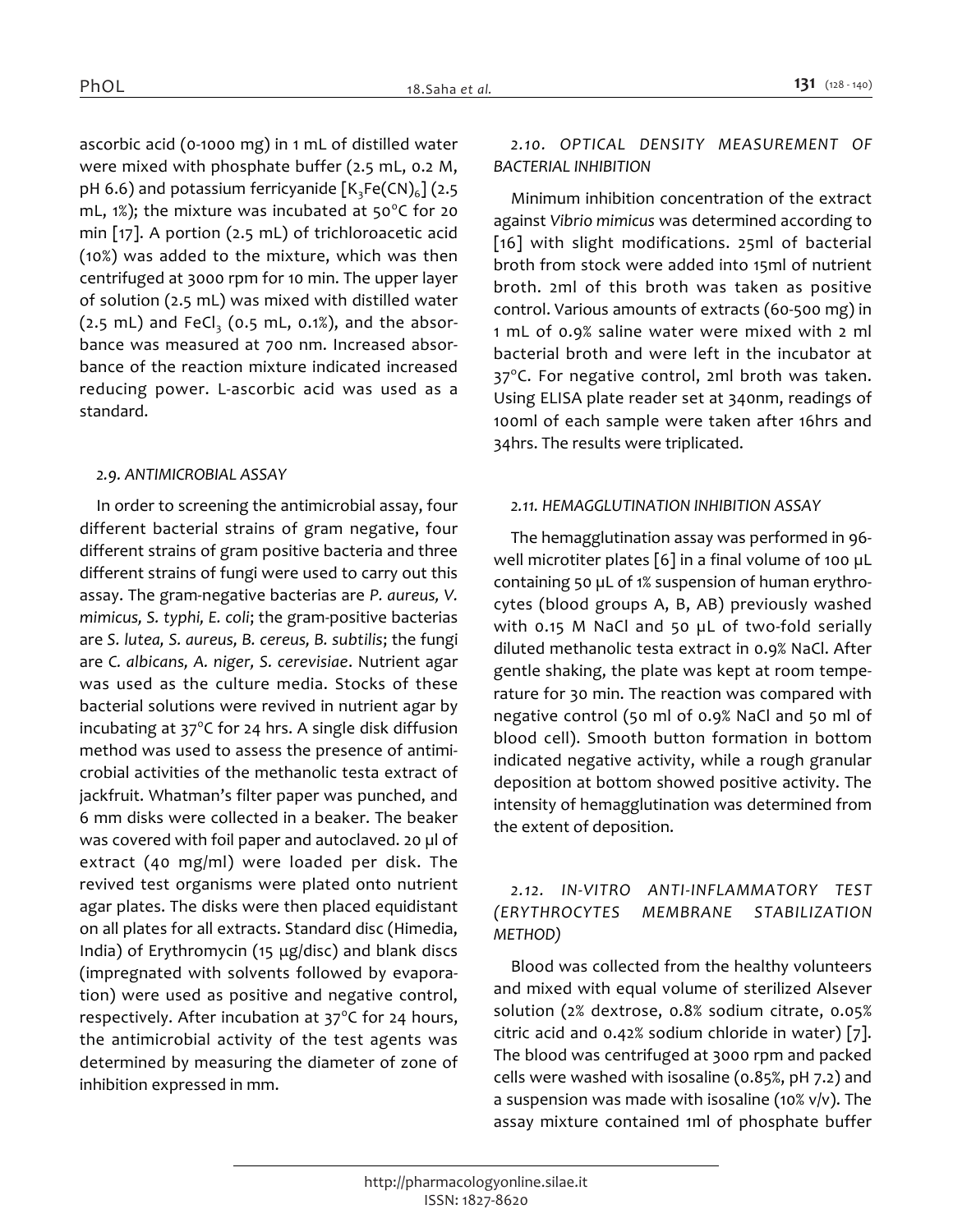*(0.15M, pH 7.4), 2ml of hyposaline (0.36%), 0.5ml of HRBC suspension and 1ml of various concentrations of the extract. Diclofenac sodium was used as reference drug. In the control solution instead of hyposaline, 2ml of distilled water was added. The mixtures were incubated at 37<sup>0</sup> C for 30min and centrifuged at 3000rpm for 5 min. The absorbance of the supernatant solution was read at 560nm. The percentage hemolysis was calculated by assuming the hemolysis produced in the presence of distilled water as 100%. The percentage of HRBC membrane stabilization was calculated using the formula: Percentage membrane stabilization = 100 – [(O.D of drug treated sample/O.D of control) \*100].*

# *Results and Discussions*

# *3.1. PHYTOCHEMICAL SCREENING*

*Polar basic solvent consisted of ethyl acetate, ethanol, and water (8:1.2:0.8). The separation performed by the polar basic solvent is shown here in Figure 1. TLC plates were seen under UV light and found some compounds separated at the bottom of the plates. Charring with H2SO<sup>4</sup> in high temperature the separated compounds transformed into black colour indicates the presence of organic compounds in the sample. Staining the plate with FCreagent the colour of the separated compounds changed into bluish colour indicates the presence of polyphenols in the samples. Staining the plate with DPPH solution the colour of the separated compounds changed into yellow colour indicates the presence of flavonoids in the sample. The separation in polar solvent system has been shifted from the bottom to the top of the stationary TLC plates.*

*UV spectroscopic analysis of the methanolic extract of testa of Artocarpus heterophyllus is shown in Figure 2. The maximum absorbance wavelength for the extract was at 281nm.*

*The methanolic extract of Artocarpus heterophyllus testa extract chromatogram (Figure 3) shows different constituents at various retention time (2.139 and 3.102 min.). These two peaks represent the main constituents present in the testa.*

*Thin layer chromatography (TLC) is used to separate mixtures of compounds. TLC provided a qualitative idea about the components that are present in the crude mixture of the methanolic extract of testa. The developed plates were tested with DPPH and turned in yellow colour ensures that the extracts possess any antioxidant activities. Folin-Ciocalteu Reagent was used to test the developed TLC plates and found bluish colour indicates the presence of phenolic and polyphenolic antioxidants present in the extract (Figure 1). HPLC is a sensitive and accurate tool that widely used for the quality assessment of plant extract and its derived product. This method can be coupled to NMR analyses in order to completely identify the compounds detected (Figure 3) and get some insight into their structure.*

# *3.2. TOTAL PHENOLIC AND FLAVONOID CONTENT ASSAY*

*For quantitative analysis of polyphenols a standard curve was established by using different concentrations of Tannic acid and using Beer-Lambert`s law in a concentration dependent manner. The equation found was: Y= 19.319X; where, R<sup>2</sup> = 0.9689. From the standard curve, the total phenolic compounds as tannic acid equivalent (TAE) present in extract was 280 mg/g.*

*In case of flavonoid quantification a standard curve [1] was used, where the equation is y = 0.0067x + 0.0132, R<sup>2</sup> = 0.999. From the standard curve, the amount of quercetin present in the extract was 41.8 mg/g of quercetin equivalent per gram of sample.*

*The Folin–Ciocalteu reagent is used for the colorimetric in vitro assay of phenolic and polyphenolic antioxidants. Flavonoids are all ketonecontaining compounds and are secondary plant metabolites. They not only have various physiological functions in plants but they are also potent antioxidants. Measuring the content of flavonoids and phenols in plant samples can give us a measure of their antioxidant potential. In order to investi-*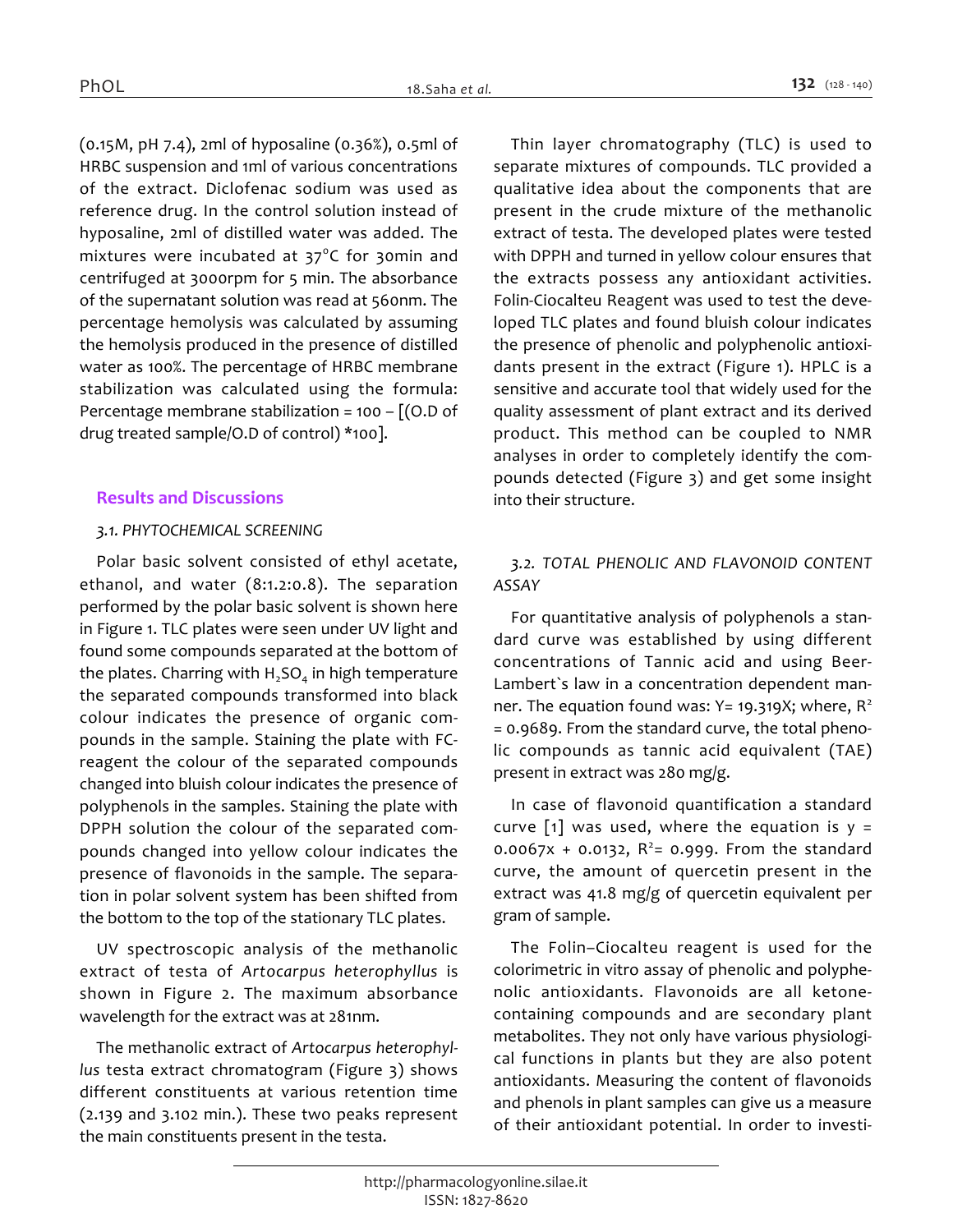*gate the total potent antioxidants in the extract we performed total phenolic and flavonoid content. We found that the testa contained a significant amount of phenols and flavonoids. Therefore, testa of Artocarpus heterophyllus has a potential to show antioxidant activities.*

# *3.3. DPPH RADICAL SCAVENGING ACTIVITY AND TOTAL REDUCING ASSAY*

*From the analyses of Figure 4, we found the scavenging effect of the extract in a concentration dependent manner. The 50% inhibitory concentration (IC50) value of the extract and ascorbic acid was 0.000431 mg/ml and 1.295 mg/ml respectively. Therefore, the testa of Artocarpus heterophyllus showed stronger radical scavenging activities than that of ascorbic acid.*

*Total reducing assay of the extract in a concentration dependent manner was investigated in compared with ascorbic acid as shown in Figure 5. The testa of Artocarpus heterophyllus showed stronger reducing activities than that of ascorbic acid.*

*DPPH is a very good free radical scavenger for other radicals; therefore, reduction of DPPH upon addition gives a very good measure of antioxidant activity. On the other hand, total reducing power activity test is a good test to estimate the potential antioxidant activity of a sample. Substances that have reducing potential such as antioxidants react with potassium ferricyanide (Fe3+) to form potassium ferrocyanide (Fe2+), which then reacts with ferric chloride to form a ferric ferrous complex that is prussian blue in color and that has absorption maximum at 700nm. We found that methanolic extract of the testa showed DPPH scavenging and total reducing activities.*

# *3.4. ANTIMICROBIAL ASSAY*

*Different types of Gram-positive, Gram-negative bacteria and fungi were subjected in this test. The positive control used was erythromycin (15µg/disc) and the negative control used was methanol. The*  *zones of inhibition for the microbes were measured in millimeters using a transparent ruler after 24hrs of incubation. The results are shown in Table 1.*

*In order to investigate the minimum inhibitory concentration (MIC) of the methanolic testa extract of Artocarpus heterophyllus required on Candida albicans infection a dose dependent disc diffusion assay was performed as shown in Figure 6. MIC was calculated at that concentration where minimum inhibition was seen. MIC of the extract for Candida albicans is 800mg/disk.*

*The disc-diffusion method is a means of measuring the effect of an antimicrobial agent against bacteria grown in culture. Crude methanolic testa extract of Artocarpus heterophyllus showed broadspectrum antibacterial and antifungal activities. The extracts also showed the dose-response relationship of antifungal activities on Candida albicans strain. Therefore, testa of Artocarpus heterophyllus may be considered as a useful source for discovering a safe and novel antimicrobial compound.*

# *3.5. OPTICAL DENSITY MEASUREMENT OF BACTERIAL INHIBTION*

*After plotting a log graph of concentration against the O.D. of bacterial growth after 36hrs*  (figure 7), R<sup>2</sup> value of 0.5573 was obtained.

*The ELISA is a rapid test used for detecting and quantifying antibodies or antigens against viruses, bacteria and other agents. The results show dose dependent response.*

# *3.6. HEMAGGLUTINATION INHIBITION ASSAY*

*Various concentrations of the extract (0- 100mg/ml) were taken to investigate hemagglutination inhibition activity on different types of human blood groups. (Figure 8). The hemagglutination inhibitory concentration is listed in Table 2.*

*Many viruses attach to molecules present on the surface of RBCs. Hemagglutination inhibition assay was performed to investigate the receptor binding*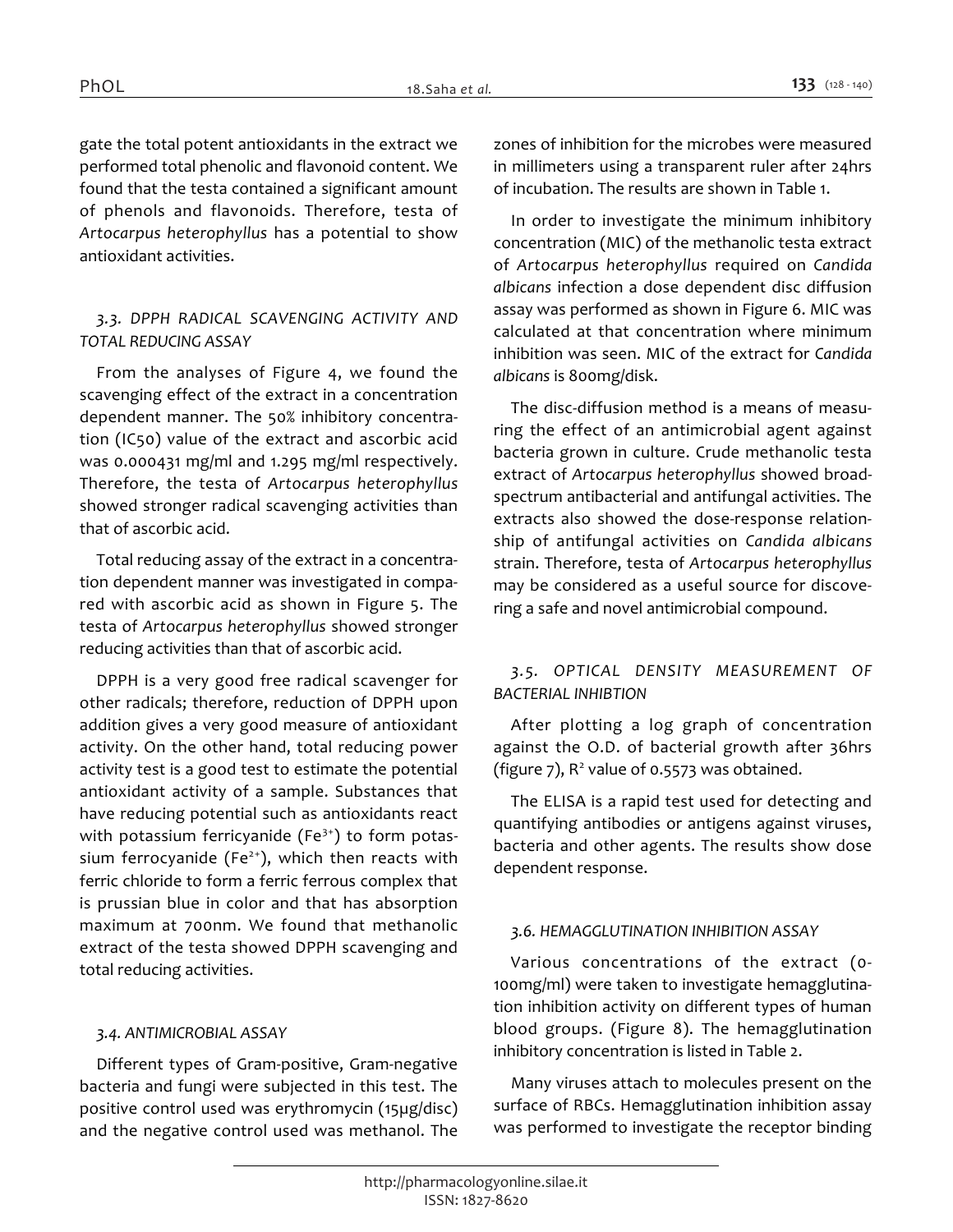*affinity of the compounds present in the crude methanolic testa extract on human erythrocytes. It was observed that the extract has different binding affinity to the different receptors of erythrocytes and prevent agglutination. Hence, the results showed a possible benefits of Artocarpus heterophyllus testa extract as an antiviral therapeutics.*

# *3.7. IN-VITRO ANTI-INFLAMMATORY TEST (ERYTHROCYTES MEMBRANE STABILIZATION METHOD)*

*The extract was subjected to the in-vitro antiinflammatory test using diclofenac as a standard as shown in Figure 9. As the concentration of the extracts goes up, their membrane stabilizing capacity also goes up. This can be implied that the extracts have anti-inflammatory properties because they have antioxidant molecules such as flavonoids and polyphenols that prevent oxidative stress.*

*The percentage membrane stabilization of RBCs is considered to correlate to the anti-inflammatory activity. The RBC membrane is analogus to lysosomal membrane components. Hypotonicity brings about oxidative stress in the cell and promotes cell lysis. Therefore, stabilization of lysosomal membrane is important in limiting the inflammatory response by preventing the release of lysosomal constituents which can cause further tissue inflammation and damage, upon extra cellular release. In comparison with diclofenac sodium, the testa extract of Artocarpus heterophyllus showed a considerable effect on stabilizing the lysosomal membrane. (Figure 9).*

# *Conclusion*

*Therefore, the present study on the methanolic testa extract of Artocarpus heterophyllus showed the potentiality of it as an antioxidant, receptor binding activity with RBCs, in vitro antiinflammatory activities, antifungal activities and antibacterial activity. Artocarpus heterophyllus is the most widespread species of the genus in the tropi-* *cal regions. We suggest that the antimicrobial activities of the testa is may be due to the presence of high amount of polyphenols and flavonoids present in the testa. Besides, the testa showed antiinflammatory activity which may be induced due to its antioxidant property. Further research is required to isolate functional molecules present in the testa of Artocarpus heterophyllus.*

# *Acknowledgments*

*This research works were performed by utilizing the facilities and research fund from the department of Pharmacy, Spring semester 2013, East West University, Dhaka, Bangladesh.*

### *References*

- *1. Ghasemi K., Ghasemi Y., and Ebrahimzadeh M.A., 2009. Antioxidant activity, phenol and flavonoid contents of 13 citrus species peels and tissues. Pak. J. Pharm. Sci. 22(3): 277- 281*
- *2. Haq N. 2006. Taxonomy, Origin and Distribution. In: Jackfruit (Artocarpus heterophyllus) (WILLIAMS J.T., SMITH R.W., DUNSIGER Z., Eds), pp. 4-11, Southampton Centre for Underutilised Crops, University of Southampton, Southampton, UK.*
- *3. Hossain M. K. & Nath T. K. 2002. Artocarpus heterophyllus Lam. In Tropical Tree Seed Manual: Agriculture Handbook (Vozzo J.A., Ed.), 721. Washington, DC: U.S. Department of Agriculture Forest Service.*
- *4. Jagtap U.B. and Bapat V.A., 2013. Green synthesis of silver nanoparticles using Artocarpus heterophyllus Lam. seed extract and its antibacterial activity. Industrial Crops and Products. 46:132– 137*
- *5. Jothy, S. L., Zuraini, Z., Sasidharan, S. 2011. Phytochemicals screening, DPPH free radical scavenging and xanthine oxidase inhibitiory activities of Cassia fistula seeds extract. J. Med. Plants Res. 5: 1941-1947.*
- *6. Kabir S.R., Haque M. A., Nurujjaman M., Hasan I., Zubair M.A., Chowdhury M.R.H., Uddin M.B., Roy N., Islam M.K., Absar N., 2011. Study of antimicrobial activities of chitinases from a potato prototype cultivated in Bangladesh. Malaysian Journal of Microbiology. 7(2):92-96*
- *7. Latha S., Grace X.F., Shanthi S., Chamundeeswari D., Seethalakshmi S., Reddy C.U.M., 2011. In vitro antioxidant and anti-inflammatory activity of methanol extract of Stereospermum colais (Buch.- ham. ex.dillw). Sri Ramachandra Journal of Medicine. 4(1):11-14.*
- *8. Mahendra K.R.,Tripathi, I.P., Mishra, Pardhi, Yogesh, Dwivedi, Atul, Dwivedi, Noopa, Kamal, Arti, Gupta, Priyanka, 2012. HPLC Analysis of Methanolic Extract of Some Medicinal Plant Leaves of Myrtaceae Family. Internationale pharmaceutica sciencia. 2(3):49-53.*
- *9. Morton J.F., 1987. Fruits of Warm Climates. Creative Resources System Inc., Winterville, North Carolina, USA. p:58-64.*
- *10. Morton J.F., 1965. The jackfruit (Artocarpus heterophyllus*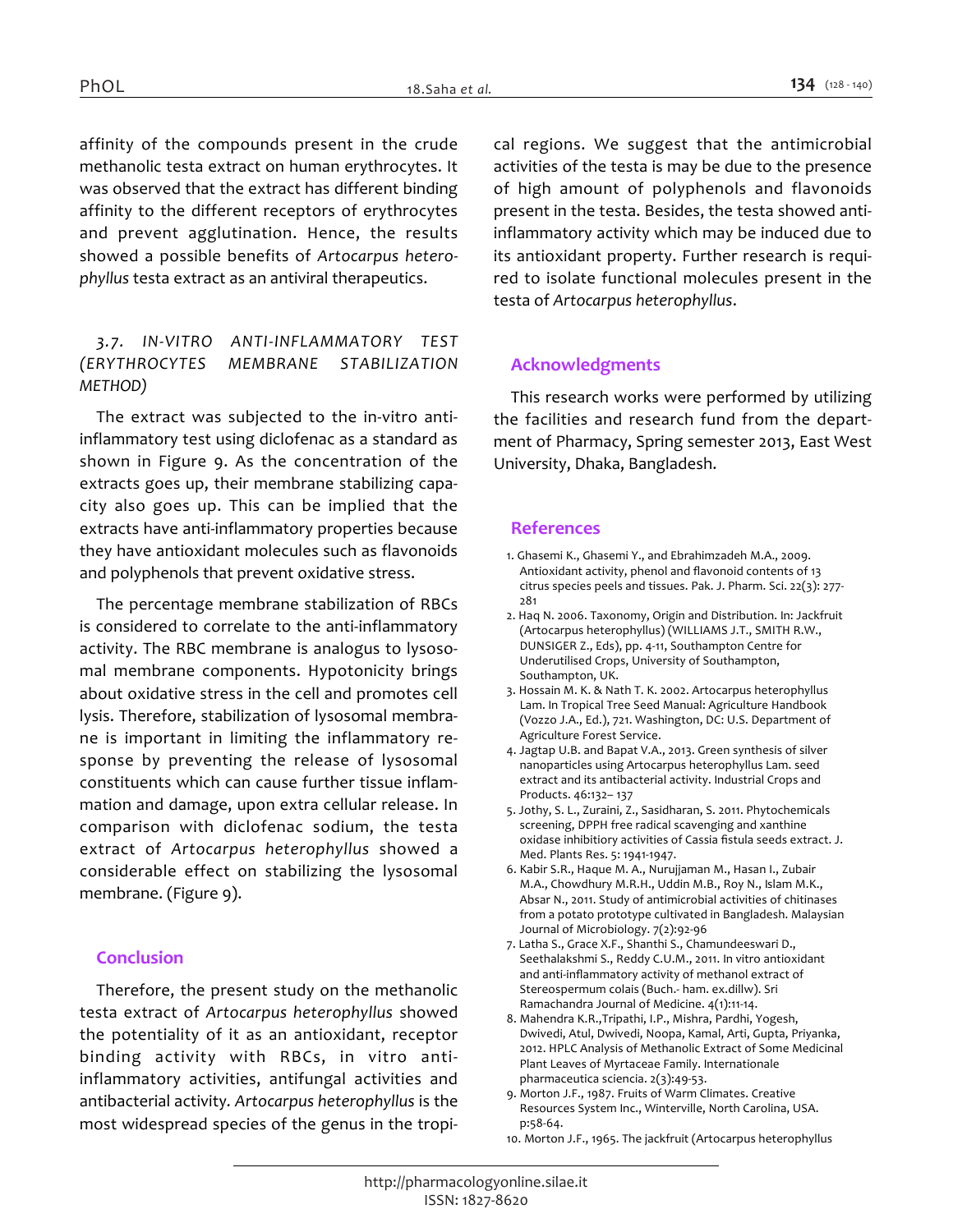*Lam.): its culture, varieties, and utilization. Proceedings of the Florida State Horticulture Society. 78:336-344*

- *11. Rajendran N.K., Ramakrishnan J., 2009. Polyphenol analysis and Antitumor activity of Crude extracts from Tegmen of Artocarpus heterophyllus. The Internet Journal of Alternative Medicine. 7(2).*
- *12. Sasidharan, S., Darah, I., Mohd Jain Noordin, M.K., 2007. Free radical Scavenging Activity and Total Phenolic Compounds of Gracilaria changii. Int. J. Nat. Eng. Sci. 1: 115- 117.*
- *13. Saxena M. and Saxena J., 2012. Evalution of phytoconstituents of Acorus Calamus by FTIR and UV-VIS spectroscopic analysis. International Journal of Biological & Pharmaceutical Research. 3(3): 498-501*
- *14. Shanmugapriya K., Saravana P.S., Payal H., Mohammed S.P., Bennai W., 2011. A comparative study of antimicrobial potential and phytochemical analysis of Artocarpus heterophyllus and Manilkara zapota seed extracts. Journal of Pharmacy Research. 4(8):2587-2589*
- *15. Soong, Y. Y., & Barlow, P. J., 2004. Antioxidant activity and phenolic content of selected fruit seeds. Food Chemistry. 88: 411−'2d417.*
- *16. Wei L.S., Wee W., Siong J.Y and Syamsumir D.F., 2011. Characterization of Anticancer, Antimicrobial, Antioxidant Properties and Chemical Compositions of Peperomia pellucida Leaf Extract. Acta Medica Iranica. 49(10): 670-674.*
- *17. Yen G. and Chen H., 1995. Antioxidant Activity of Various Tea Extracts in Relation to Their Antimutagenicity. J. Agric. Food Chem. 43: 27-32*

| Microorganisms               | <b>Negative Control</b>    | Testa Methanolic | Erythromycin |
|------------------------------|----------------------------|------------------|--------------|
|                              | Zone of inhibition (in mm) |                  |              |
| Fungi                        |                            |                  |              |
| Candida albicans             |                            | 8                | 22           |
| <b>Aspergillus niger</b>     |                            | 10               | 26           |
| Saccharomyces cerevisiae     |                            | 9                | 28           |
| Gram positive bacteria       |                            |                  |              |
| Sarcina lutea                |                            |                  | 25           |
| <b>Staphylococcus aureus</b> |                            | 10               | 32           |
| Bacillus cereus              |                            | 9                | 21           |
| Bacillus subtilis            |                            | 10               | 20           |
| Gram negative bacteria       |                            |                  |              |
| <b>Pseudomonas aureus</b>    |                            | 8                | 29           |
| Vibrio mimicus               |                            | 10               | 26           |
| Salmonella typhi             |                            |                  | 36           |
| Escherichia coli             |                            | 8                | 34           |

*Table 1: Antimicrobial sensitivities of methanolic testa extract in disc diffusion assay*

| <b>Blood</b> groups | Testa methanolic |  |
|---------------------|------------------|--|
|                     | Conc. (mg/ml)    |  |
| $A + ve$            | 12.5             |  |
| $B + ve$            | 100              |  |
| $AB + ve$           | 100              |  |

*Table 2: Hemagglutination inhibitory concentration of methanolic testa extract*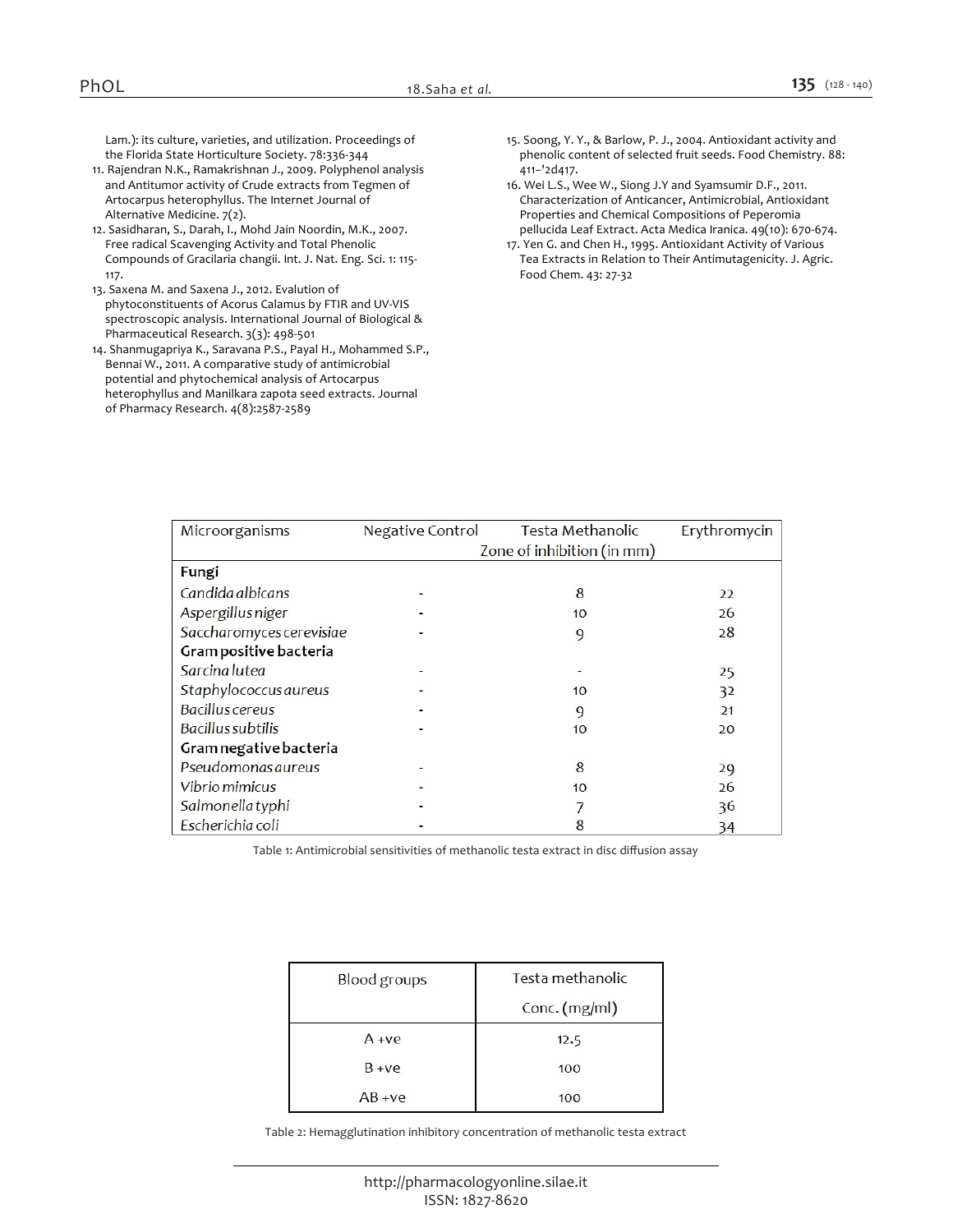

*Figure 1: Separation of methanolic testa extract of Artocarpus heterophyllus in TLC system using ethyl acetate, ethanol, and water (8:1.2:0.8) solvent system. Key: 1= Normal view; 2= Ultra-Violet view; 3= Sulphuric acid charring view; 4= DPPH staining view; 5= FC reagent staining view*



*http://pharmacologyonline.silae.it ISSN: 1827-8620*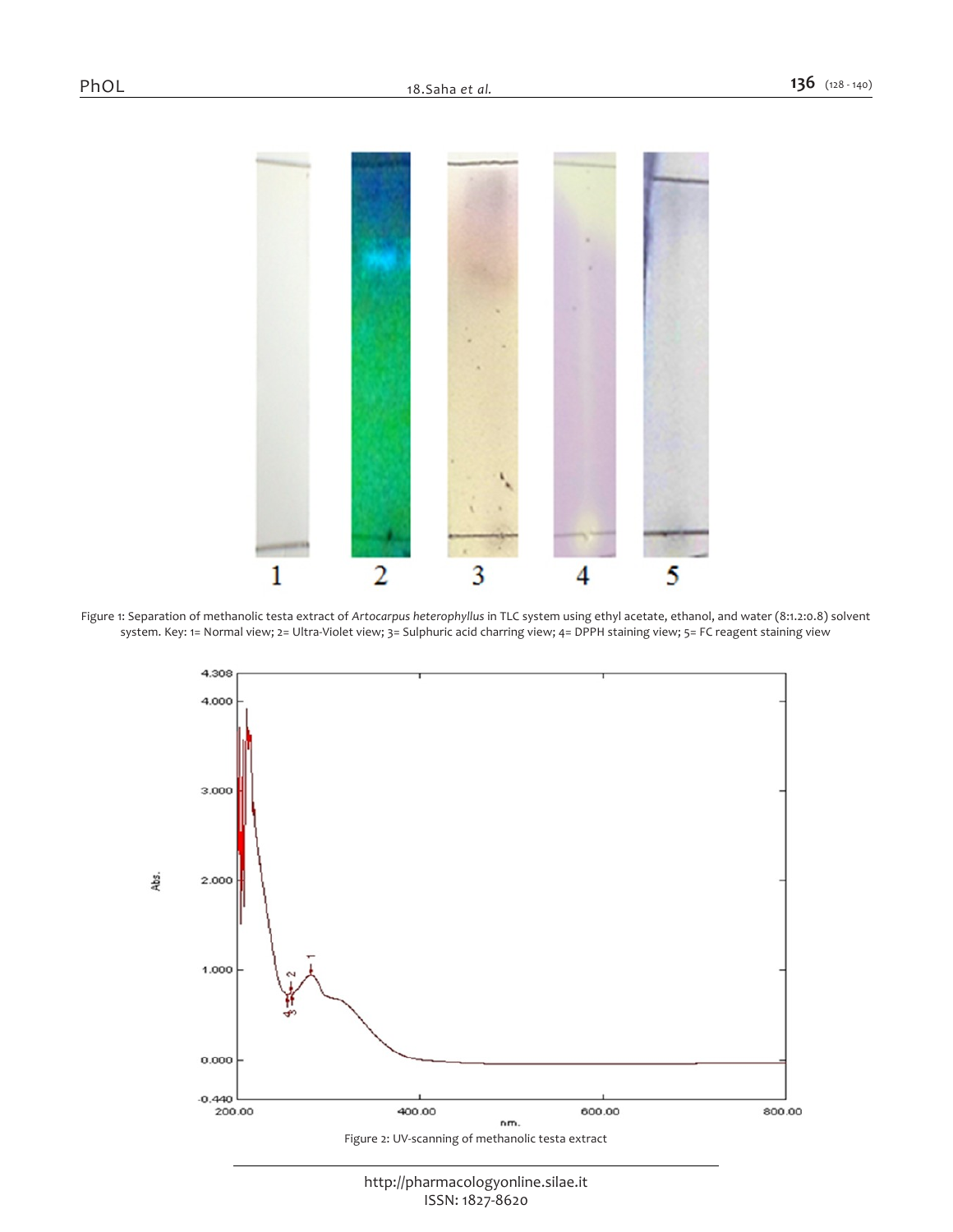

*Figure 3: HPLC chromatogram of methanolic extract of testa of Artocarpus heterophyllus at 281 nm*



Figure 4: DPPH scavenging activity of the methanolic testa extracts of Artocarpus heterophyllus. Key: Solid rhombus line: Ascorbic acid; Dotted *triangular line: Methanolic testa extract*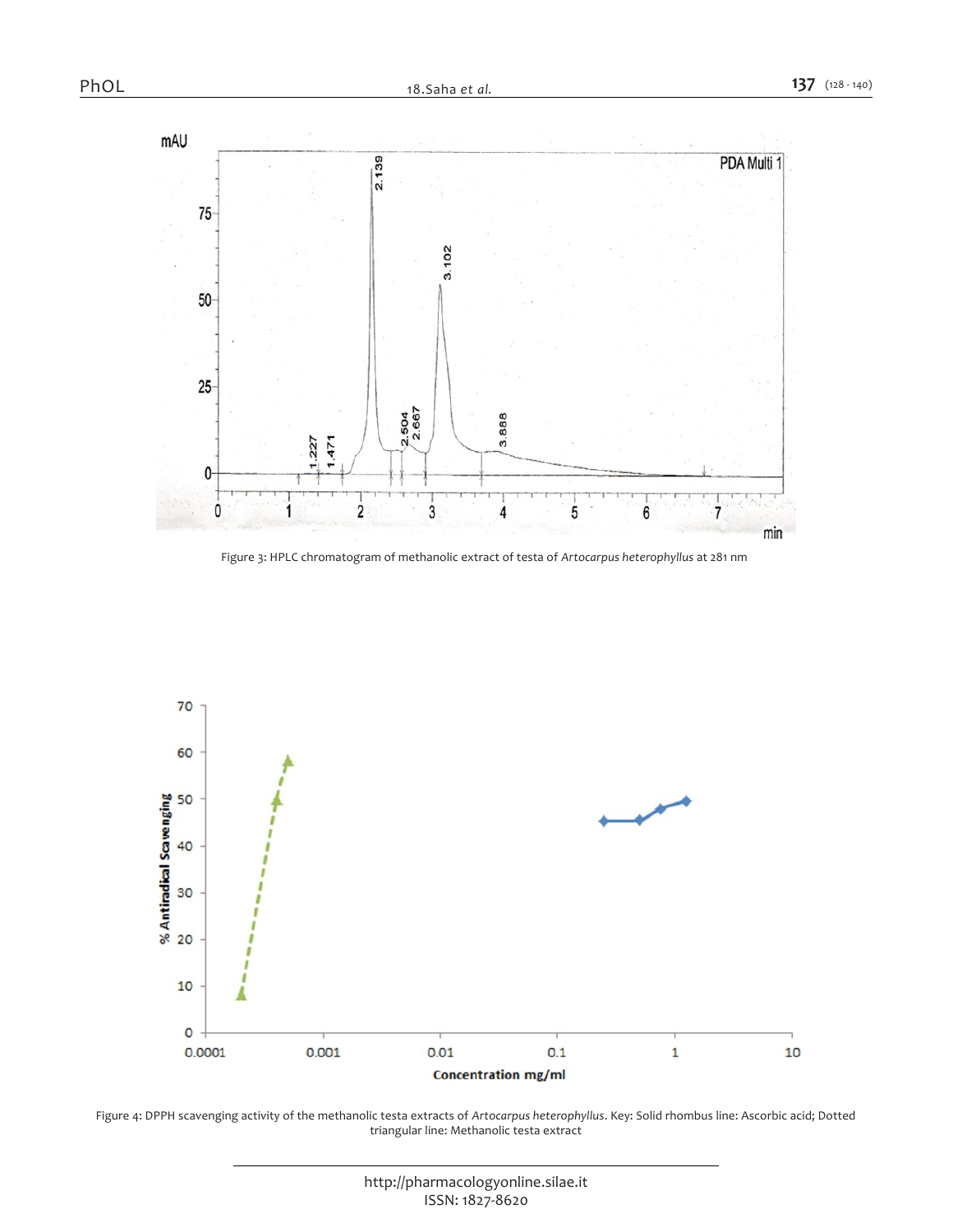

*Figure 5: Total reducing activity of the methanolic testa extracts of Artocarpus heterophyllus. Key: Dotted rectangular line: Ascorbic acid; Solid rhombus line: Methanolic testa extract*



*Figure 6: Minimum inhibitory concentration determination of methanolic testa extract on Candida albicans infection.*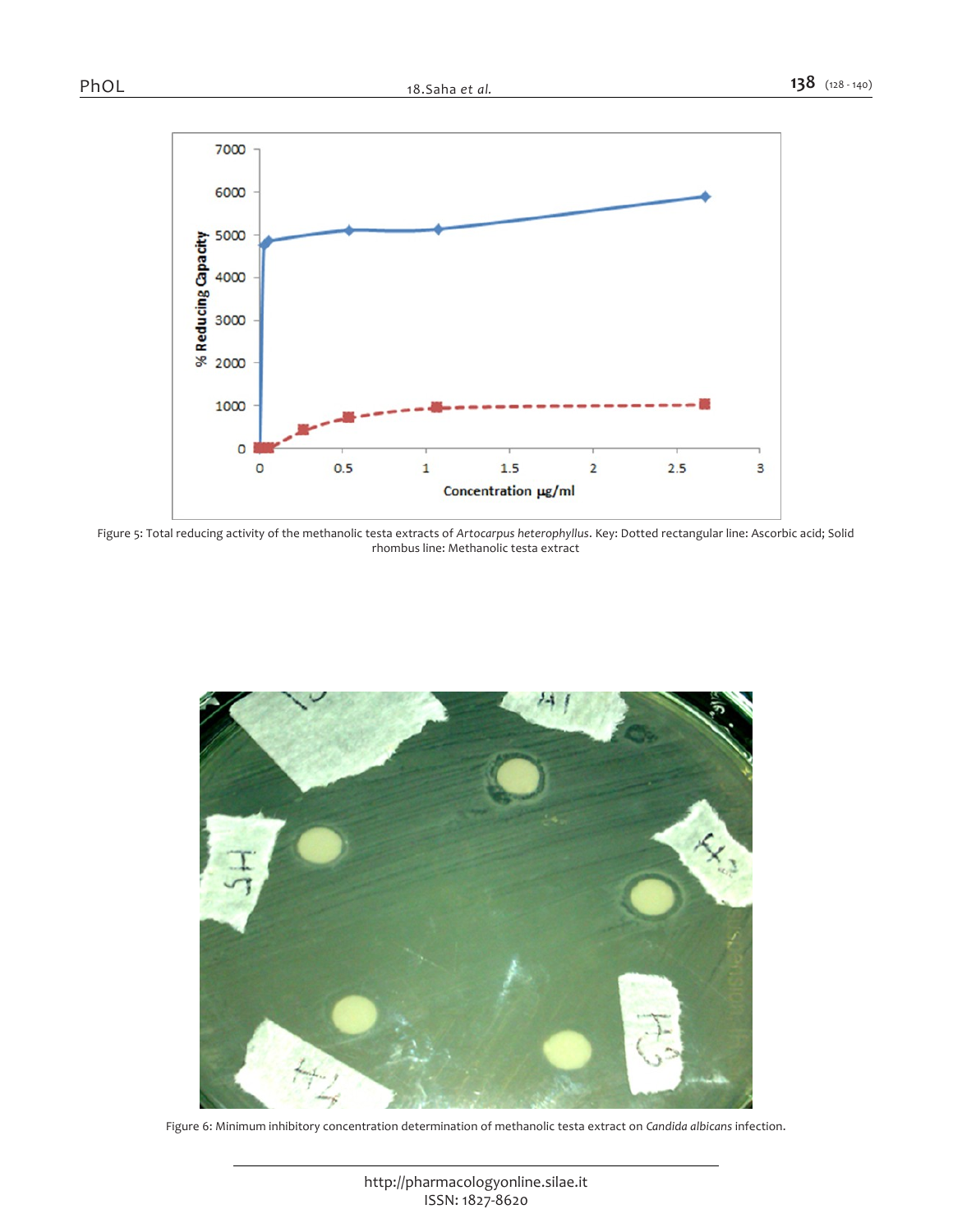

*Figure 7: Optical density measurement of bacterial inhibition induced by methanolic testa extract.*



*Figure 8: Hemagglutination inhibitory concentration determination of methanolic testa extract*